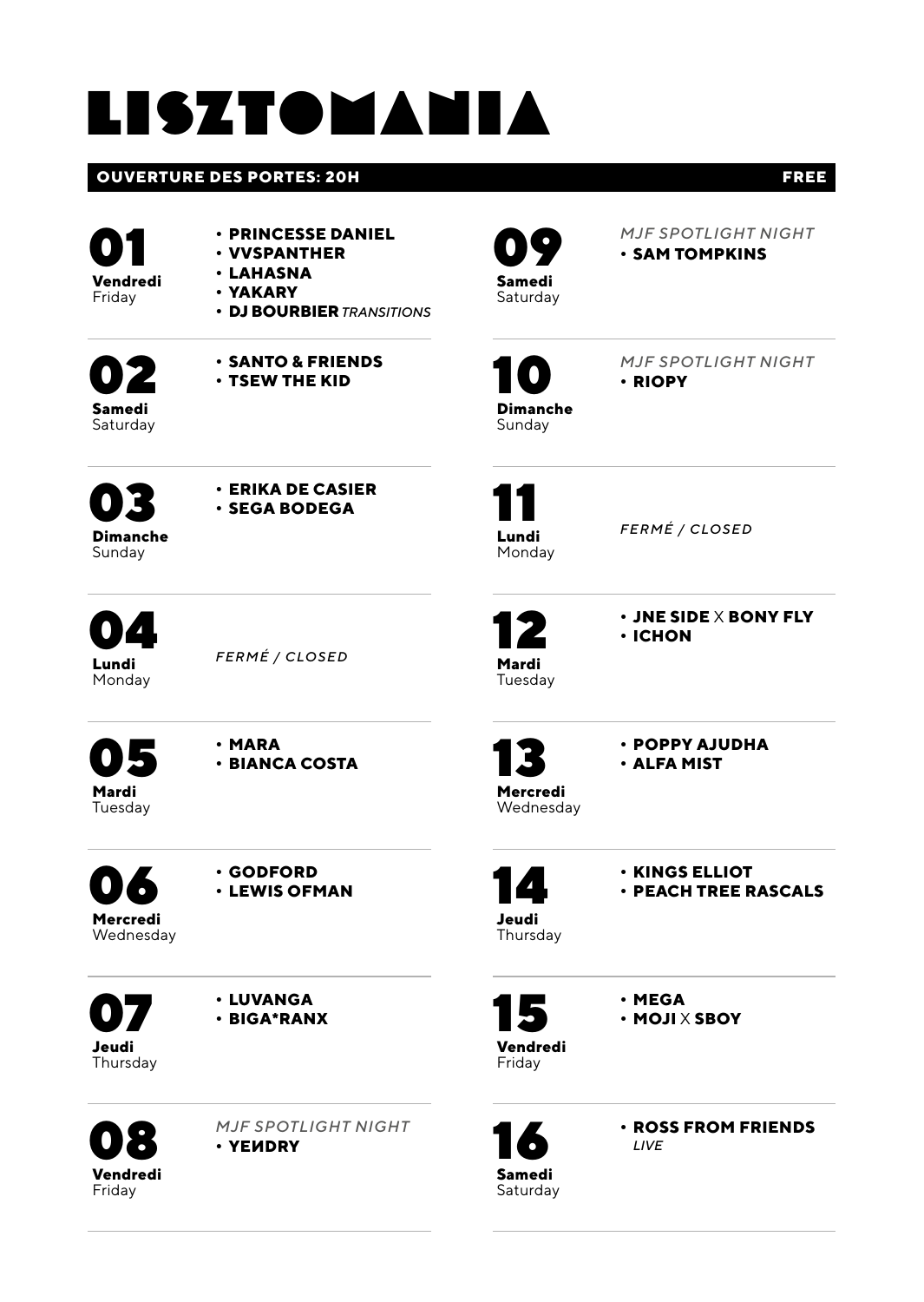# super bock stage

### **OUVERTURE DU BIERGARTEN: 12H / CONCERTS: DÈS 19H FREE**

01 **Vendredi Friday** 

**• JACKIE APOSTEL**

**• LAKNA**

09**Samedi Saturday** 

- **• DELIA MESHLIR**
- **• SOULFLIP ORCHESTRA**

02**Samedi**  Saturday **• ROMANO BIANCHI • SALLY**

**• JOSHUA VINCENT • FOMIES**

10 **Dimanche**

**• ALICIA CLARA • KIDS RETURN**

Sunday

11 **Lundi Monday** 

12 **Mardi**  Tuesday **• ARGYLE • LONNY**

**• PINA PALAU • OLYMPIC ANTIGUA**

**04** Monday

03 **Dimanche Sunday** 



05 **Mardi** 

**• GLAASCATS**

Tuesday

**• DONKEY KID**

06 **Mercredi** 

**• PALE MOON • CALLUM BEATTIE**

Wednesday

07**Jeudi Thursday**  **• ROXANE • CMAT**

08 **Vendredi Friday** 

**• STARO • EVITA KONÉ**



**• LYOSUN**

Wednesday

**• BARRIO COLETTE**

- 14**Jeudi**
- **• SEB LOREZ • BLUE KUBRICKS**

Thursday

15 **Vendredi**  Friday

**• SOFT LOFT • JOYA MARLEEN**

16**Samedi Saturday** 

**• SINGING HANDS DAY: BASTOUN • SON MIEUX**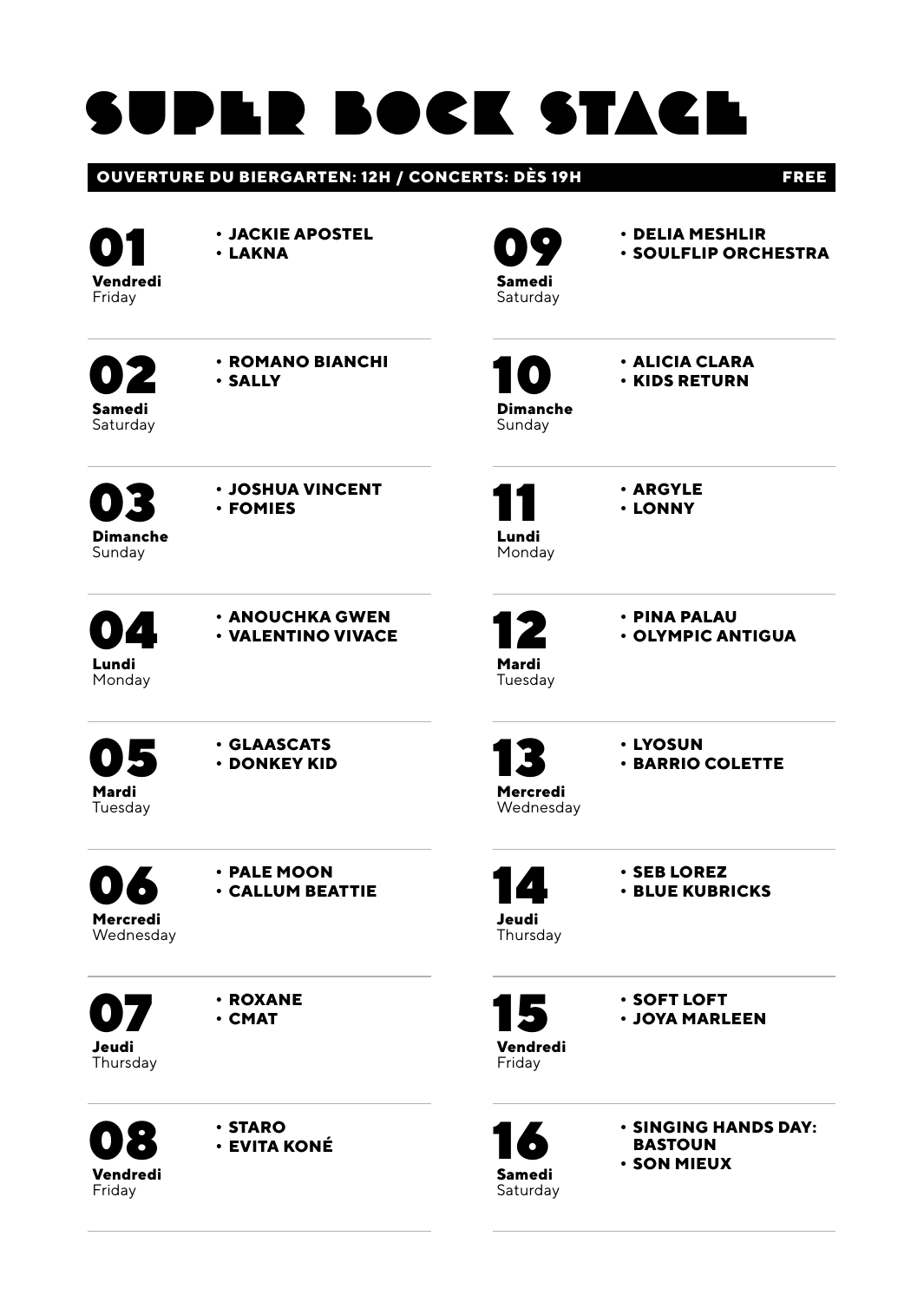## TERRASSE ibis music

**Friday** 

|                                    |                                |                                               | ---<br><b>FAST</b>         |
|------------------------------------|--------------------------------|-----------------------------------------------|----------------------------|
| Vendredi<br>Friday                 | · FISHBACH                     | Samedi<br>Saturday                            | · ACHILE                   |
| 2<br>Samedi<br>Saturday            | · SQUIDJI                      | $\overline{\mathbf{C}}$<br>Dimanche<br>Sunday | <b>· EMMA PETERS</b>       |
| <b>Dimanche</b><br>Sunday          | · SYNAPSON                     | Lundi<br>Monday                               | · DANIEL SABATER<br>· IRMA |
| Д<br>Lundi<br>Monday               | · NOE PRESZOW                  | Mardi<br>Tuesday                              | · JÄDE                     |
| 5<br>Mardi<br>Tuesday              | · ROUQUINE                     | Mercredi<br>Wednesday                         | · REGARD                   |
| $\bullet$<br>Mercredi<br>Wednesday | <b>· SAM RYDER</b>             | 14<br>Jeudi<br>Thursday                       | <b>· SILENT DISCO</b>      |
| 17,<br>Jeudi<br>Thursday           | <b>· SILENT DISCO</b>          | 15<br>Vendredi<br>Friday                      | · ILIRA                    |
| Vendredi                           | <b>· BREAKBOT &amp; IRFANE</b> | Samedi                                        | · REQUIN CHAGRIN           |

**OUVERTURE DES PORTES: LU-VE 16H / SA-DI 14H DÈS 22H FREE**

Saturday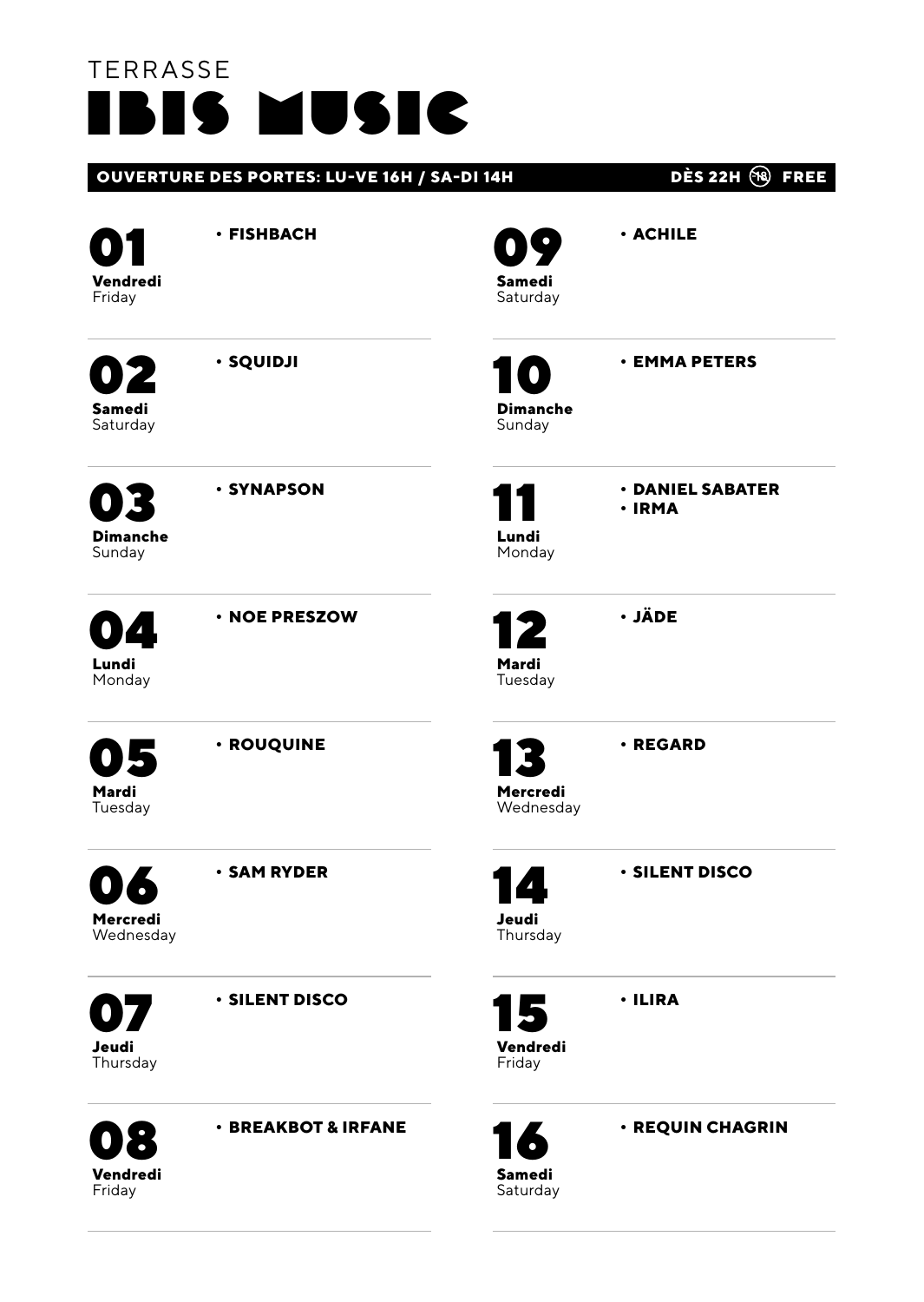# ipanema

### **OUVERTURE DES PORTES: LU-VE 20H / SA-DI 18H DÈS 22H (R) FREE**



| Vendredi<br>Friday        | <b>LE GRAND TOURISME</b><br>· ZK<br>· TÉO LE FURIEUX<br>· UNTERSCHRIFT<br>· JEAN CHARLES<br><b>DE MONTE CARLO</b><br>· B2B TOUS ENSEMBLE |
|---------------------------|------------------------------------------------------------------------------------------------------------------------------------------|
| Samedi<br>Saturday        | <b>PASS SHOWCASE</b><br>· SD&T<br>· DIRTY FLAV<br><b>· BROWN S</b><br>• DJ LE ROI<br>· DAPAREC                                           |
| <b>Dimanche</b><br>Sunday | • 2M<br>· FIONA<br>· SASSY J<br>· PALMS TRAX                                                                                             |
| 04<br>Lundi<br>Monday     | · DJ SOUPLESSE B2B MEL<br><b>· I. JORDAN</b><br><b>· SHERELLE</b>                                                                        |
| Mardi<br>Tuesday          | <b>· JENNY CARA</b><br><b>· NVST B2B TANUA</b><br><b>· DJ BONE B2B GOLDIE</b>                                                            |
| Mercredi<br>Wednesday     | • LA FORÊT<br><b>· SEVERAL DEFINITIONS</b><br><b>· NASTIA</b>                                                                            |
| Jeudi<br>Thursday         | <b>· DJ REAS</b><br><b>· SOFIA KOURTESIS</b><br>· TSHA                                                                                   |
| Vendredi<br>Friday        | LE SKI CLUB<br><b>· FERMECAT</b><br><b>· LAZZYLIFE</b><br>· GODOT                                                                        |

- **• KWOLIESS**
- **• BLACK SPACE**

| Samedi   |
|----------|
| Saturday |
|          |

- *LE GRAM* **• ANAÏS LIRO • OSCAR VG**
- **• DJ BOGDAN**
- **• GRISHA**
- **• O'HANA**
- **• ANAÏS LIRO** B2B **OSCAR VG**



**• UMBE NALLE**  B2B **ALEX ZOLA**

Sunday

**• LAOLU • DENIS SULTA**

- 11 **Lundi**
- **• DACHSHUND • SE-TE-VE • OCTO OCTA**

Monday

B2B **ERIS DREW**



*VOILAAA SOUNDSYSTEM*

**• DJS BOOLIMIX**  & **DJ CHYLORAMA**

**• DJS CHYLORAMA**  & **FREAKISTAN** AVEC **MC PAT KALLA**  & **BRUNO PATCHWORKS**

- - *MOTEL X TECHNO*
	- **• PASTRAM**
	- **• AUDREY DANZA**
- **Wednesday**
- **• ANETHA**
- 

*SOIRÉE COULEUR 3 EN LIVE*

- 
- 
- **• RIVA**
- 



*SUZAKU*

Friday

- **• KAMYAR KERAMATI • SAUNA**
- **• FIVE TEN**
- **• ALIANA**
- **• WYATT**



*THE CLOSING* **• DJ DOSQ**

- 
- **• DIMSUM**
- **• BLACK CLOUD**
- **• SOL TWO** B2B **TARBA**
- 
- 
- 

- 13 **Mercredi**
- 

### 14**Jeudi** Thursday

- **• JANNEEN • NGOC LAN**
- - **• GARANCE**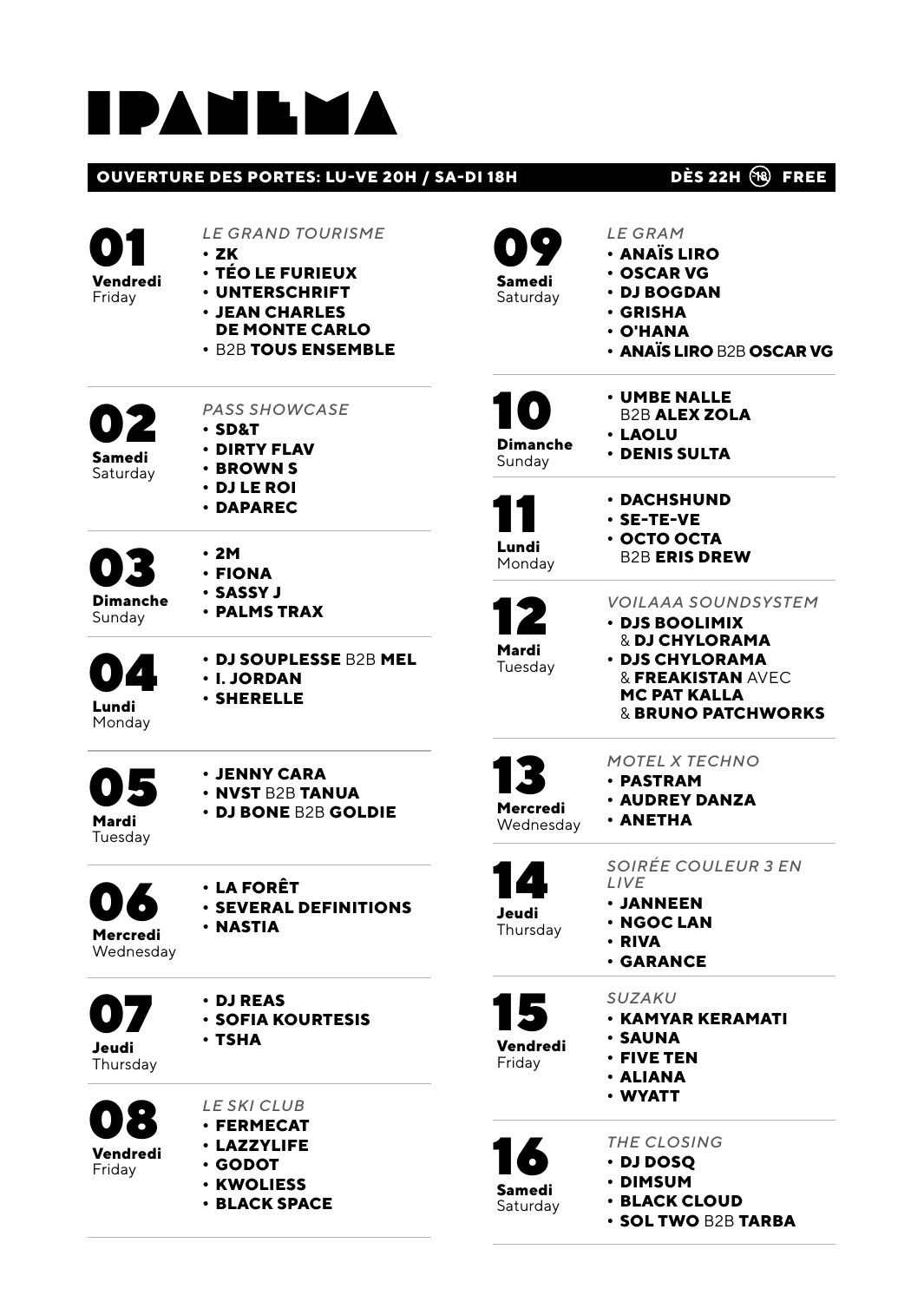

**FREE**

### BILLETS À GAGNER AU PATIO AUDEMARS PIGUET @LAKE HOUSE



Tuesday

**• THE BLAZE**



Friday

**• ARLO PARKS**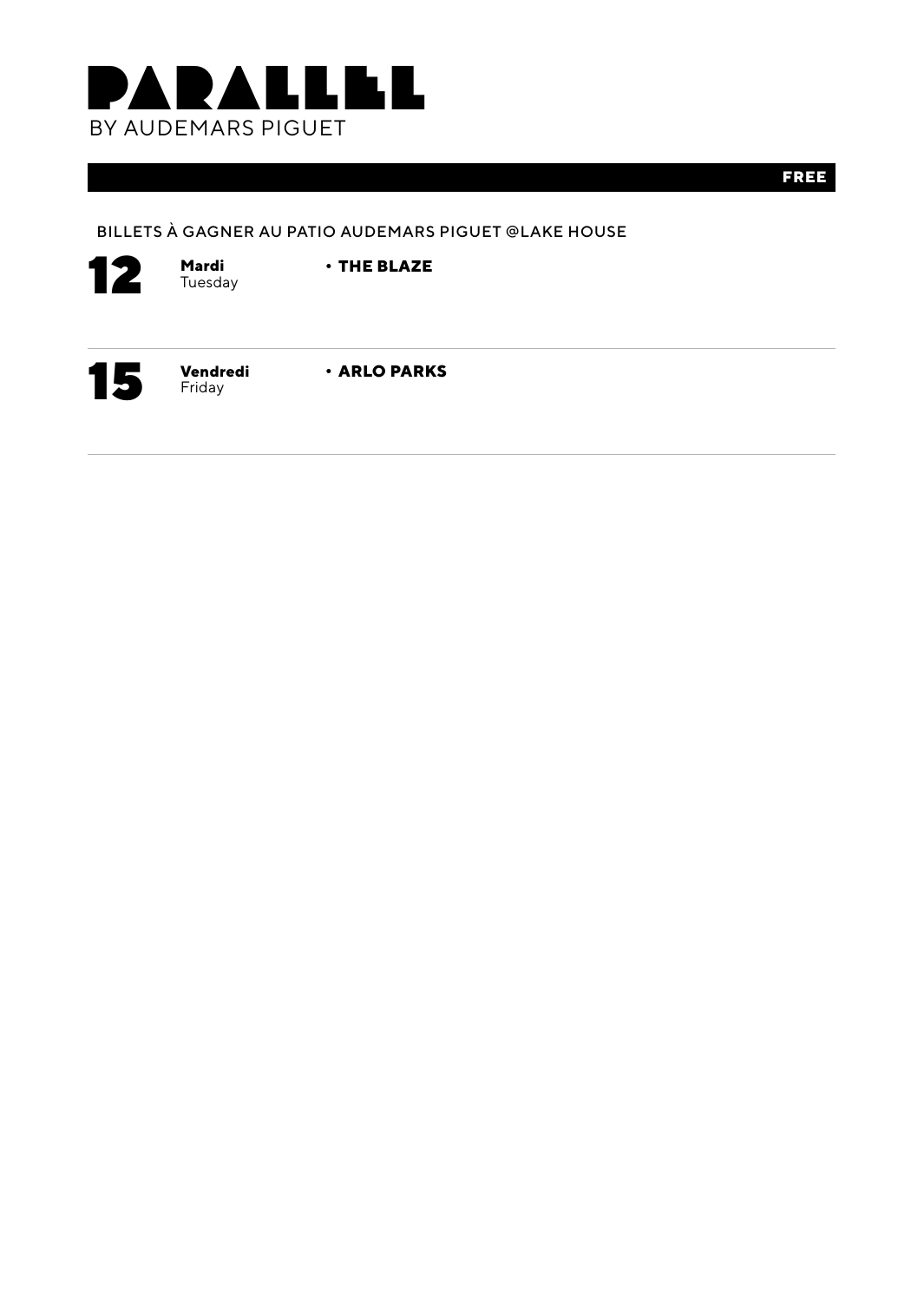

### **OUVERTURE DES PORTES: 12H - 20H CHE 20.-** (R) CHF 20.-

### @ CASINO BARRIÈRE, MONTREUX

| OZ | Samedi<br>Saturday | · SRAPS (PPL COLLECTIF)<br>· SAMIKIM (PPL COLLECTIF)<br><b>· SACHA YONAN</b><br>• JOHN NOSEDA |  |
|----|--------------------|-----------------------------------------------------------------------------------------------|--|
| OS | Samedi<br>Saturday | • BONGO JOE DJS CREW                                                                          |  |
| 16 | Samedi<br>Saturday | <b>KASHEME AT THE POOL</b><br><b>· KASHEME SOUNDSYSTEM</b>                                    |  |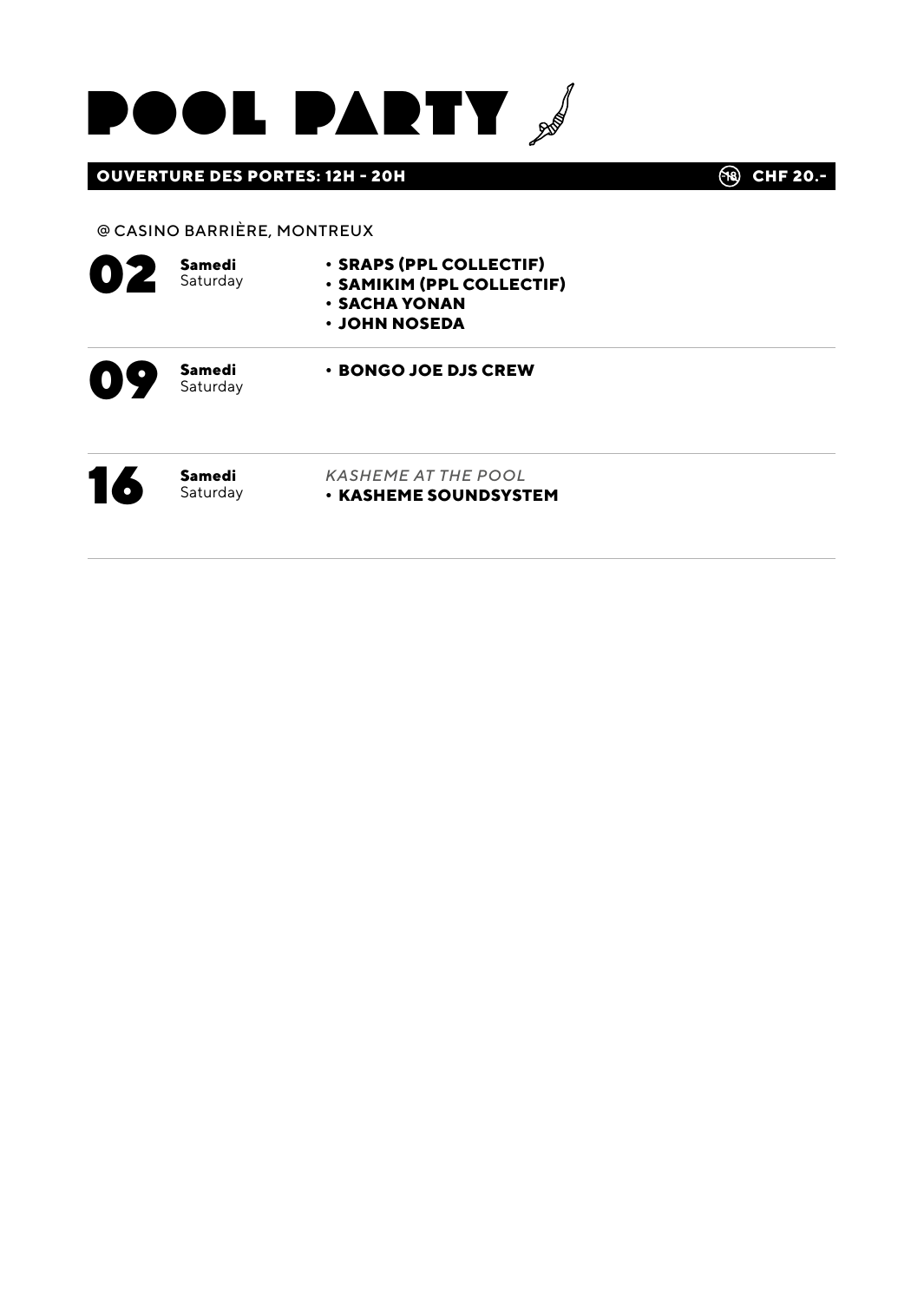## LAKE HOUSE la loggia

### **OUVERTURE DES PORTES: 17H COUVERTURE DES PORTES: 17H**

01 **Vendredi Friday** 

02**Samedi Saturday**  **•** JAZZ IS… with **CARL CRAIG**

**•** JAZZ IS… with **LOUIS MATUTE •** JAZZ IS… with **PIERRE AUDÉTAT**

**•** JAZZ IS… with **GILLES PETERSON**

10 **Dimanche Sunday** 

**•** JAZZ IS… with **SHEMS BENDALI •** JAZZ IS… with **DON LETTS**

11 **Lundi**  **•** JAZZ IS… with **ÉMILE LONDONIEN**

Monday

12 **Mardi Tuesday**  **•** JAZZ IS… with **JOHN MCLAUGHLIN**

**•** JAZZ IS… with **ÉMILIE ZOÉ**

13 **Mercredi** 

**•** JAZZ IS… with **DINO BRANDÃO**

Wednesday

**•** JAZZ IS… with **IBRAHIM MAALOUF**

14**Jeudi** Thursday

16**Samedi**  Saturday **•** JAZZ IS… with **PATRICK WATSON**

03 **Dimanche Sunday** 

04**Lundi**  Monday **•** JAZZ IS… with **ALESSANDRO BARICCO • NINA, BOWIE, FREDDIE: VIES SECRÈTES À MONTREUX - PODCAST, WORK IN PROGRESS**  David Brun Lambert & Carole Harari (Chahut Media)

05 **Mardi**  Tuesday

**•** JAZZ IS… with **GREGORY PORTER**

06 **Mercredi** 

**•** JAZZ IS… with **ROOSEVELT COLLIER**

Wednesday

07**Jeudi Thursday** 



**•** JAZZ IS… with



**•** JAZZ IS… with **ZAC HARMON •** JAZZ IS… with **TIGRAN HAMASYAN**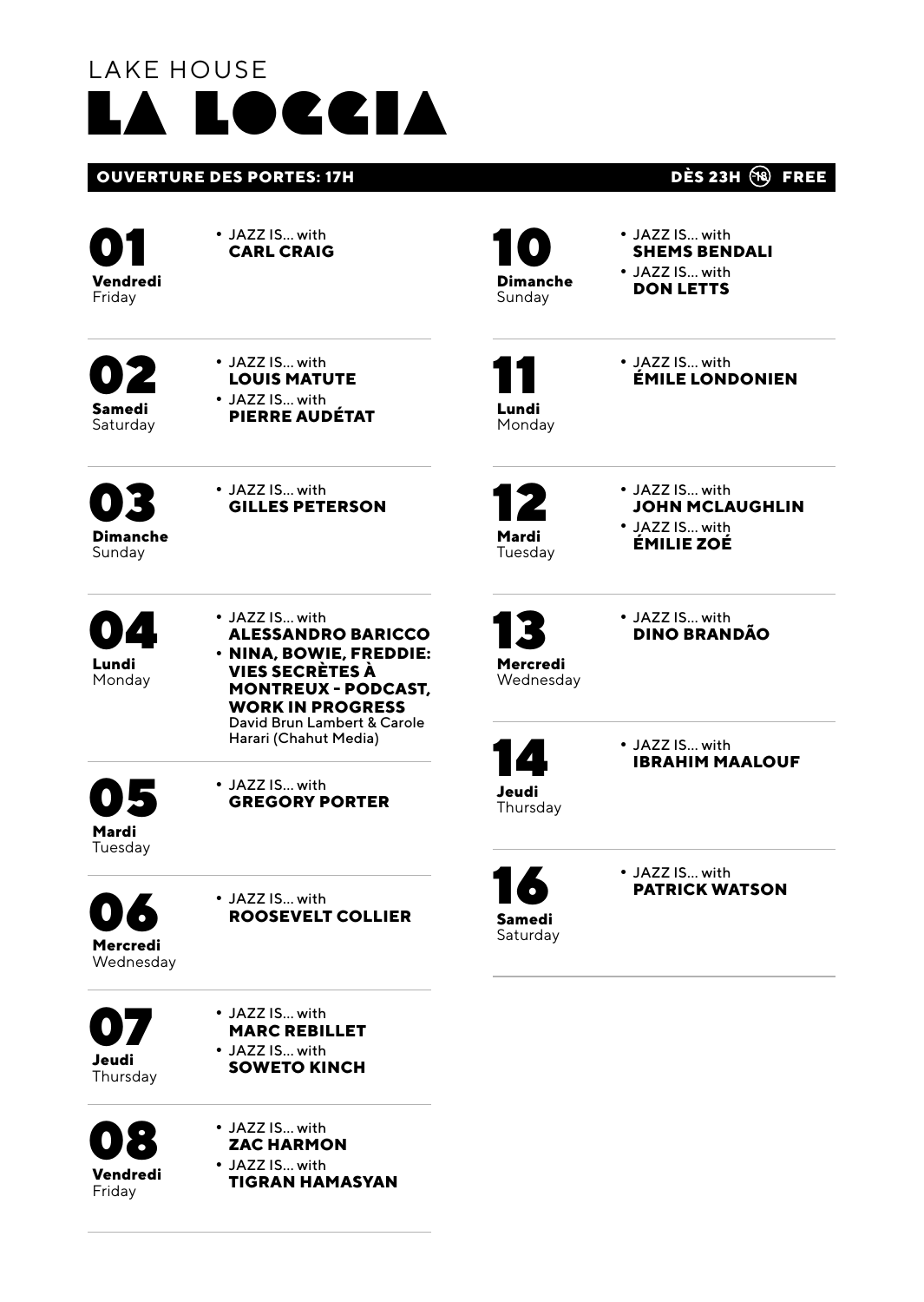### LAKE HOUSE THE MEMPHIS SUPPORTED BY JULIUS BAER

### **OUVERTURE DES PORTES: 17H DÈS 23H FREE**

| Vendredi<br>Friday        | • A MUSIC HISTORY Carl Craig<br><b>· SILVAN STRAUSS ENSEMBLE</b><br><b>· EMMA-JEAN THACKRAY</b>                                                              |           | Samedi<br>Saturdav |                       | <b>· ÉMILE LONDONIEN, LEON PHAL, ANTOINE BERJEAUT</b><br>· BENDALI / LIECHTI / ARAVENA TRIO<br><b>· ZAC HARMON</b>                                                                            |
|---------------------------|--------------------------------------------------------------------------------------------------------------------------------------------------------------|-----------|--------------------|-----------------------|-----------------------------------------------------------------------------------------------------------------------------------------------------------------------------------------------|
| Samedi<br>Saturday        | • UNDER PRESSURE REVISITED Germain Umdenstock<br>• SAM DOTIA Jazz in Motion<br>• THE KTNA Jazz in Motion<br>• LNDFK Jazz in Motion                           | $\bullet$ | Sunday             | <b>Dimanche</b>       | <b>. THE STORY OF DON LETTS, THE LEGENDARY REBEL</b><br>OF BRITISH COUNTERCULTURE. REBEL DREAD<br>by WILLIAM E. BADGLEY AVANT-PREMIERE SUISSE<br><b>· EMILE LONDONIEN HOUSE PARTY</b>         |
| <b>Dimanche</b><br>Sunday | • KIDS: COMME TU REGARDES LE CIEL ÉTOILÉ Polar<br>• RON MINIS Jazz in Motion<br>• SHUNAJI Jazz in Motion<br>• SUMMER PEARL Jazz in Motion                    |           | Lundi<br>Monday    |                       | · OMEZIS (FRANÇOIS DELAMARRE & PAUL SCHWARTZ)<br>plays THE MONTREUX COLLECTION<br>$\cdot$ CKTRL<br><b>· SVANEBORG KARDYB</b>                                                                  |
| Lundi<br>Monday           | MJAF 15TH ANNIVERSARY<br>• NOVECENTO Alessandro Baricco<br><b>· LOUIS MATUTE LARGE ENSEMBLE</b><br>· INUDE                                                   |           | Mardi<br>Tuesdav   |                       | <b>• KETY FUSCO</b> EXPERIMENTAL PERFORMANCE<br><b>· CHELSEA CARMICHAEL</b><br><b>· THEON CROSS</b>                                                                                           |
| Mardi<br>Tuesdav          | . KIDS: ATELIER ROCK Germain Umdenstock<br><b>· IYA KO &amp; THE GUILTY PLEASURES</b><br>· ROOSEVELT COLLIER                                                 |           |                    | Mercredi<br>Wednesdav | <b>• WHAT HAPPENED IN THE LAST DECADE AT MONTREUX</b><br><b>JAZZ FESTIVAL: EXCLUSIVE CONCERTS SCREENING.</b><br><b>AMAZING ANECDOTES, ETC. Mathieu Jaton</b><br>· MYCHELLE<br>$\cdot$ CHERISE |
| Mercredi<br>Wednesdav     | · ROOSEVELT COLLIER<br><b>· JOE ARMON-JONES</b><br><b>· NIKITCH AND KUNA MAZE</b>                                                                            | 10        | Jeudi              | Thursday              | <b>· ABASCOUPS-BATTERIE ET PERCUSSION</b><br>Mathias Cochard, Dominic Frey & Leonzio Cherubini<br><b>· GEEVA FLAVA</b><br><b>· SECRET NIGHT GANG</b>                                          |
| Jeudi<br>Thursday         | <b>· SOWETO KINCH</b><br><b>· MARIA CHIARA ARGIRÓ</b><br><b>· BLUE LAB BEATS</b>                                                                             |           | Friday             | Vendredi              | · MUSIQUE ASSISTÉE PAR ORDINATEUR Félix Bergeron<br>. Timeless Music presents ALLYSHA JOY                                                                                                     |
| Vendredi<br>Fridav        | <b>MJAF15TH ANNIVERSARY</b><br>· AU-DELÀ DU STYLE:<br>DU CLASSIQUE AUX MUSIQUES ACTUELLES<br><b>· SOWETO KINCH TRIO</b><br><b>• TIGRAN HAMASYAN</b> STANDART |           | Samedi<br>Saturday |                       | <b>• LE MONDE EN 1982: L'ARRIVÉE DES RADIOS LIBRES</b><br>François Benedetti, Patrice Matthey, Pierre Philippe Cadert<br>$\cdot$ DISTRICT FIVE<br><b>· STEAM DOWN</b>                         |

**JAM SESSIONS** WITH CLARENDELLE **TOUS LES JOURS 23H** / EVERYDAY 11PM

**LAUNCHED BY IN THE HOUSE BAND: TAYLOR DAVIS** *(PIANO/KEYBOARDS)* **RYAN HURST** *(BASS)* **ALEX HIRLIAN** *(DRUMS)* **JOSH MEADER** *(GUITAR)* **ANDREW GERAGHTY**  *(PIANO/KEYBOARDS)* **LIAM HOGAN** *(DRUMS)*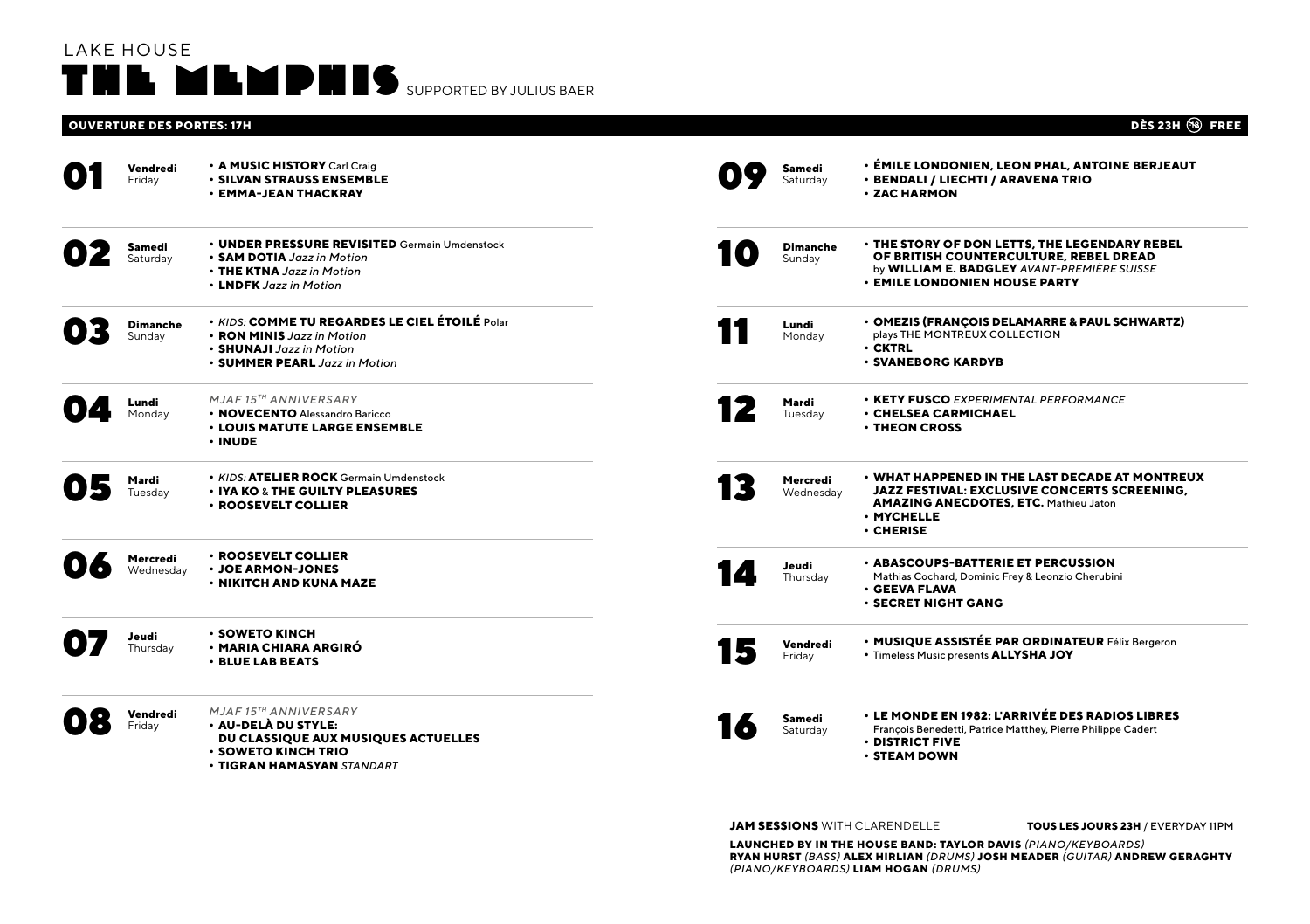### LAKE HOUSE la coupole

### **OUVERTURE DES PORTES: 17H DÈS 23H FREE**

**• OLIVE T • CARL CRAIG • MIRKO LOKO**



*MÉTISSAGES COULEUR 3 EN LIVE*

*SOLARIS GOES TO MONTREUX (FROM JAZZ TO HOUSE)*

- **• JOH ERBA** B2B **OTAVIO • DJ FALCON**
- **Saturday** 
	- **• JOH ERBA** B2B **OTAVIO**



*HIGHLIFE PARTY* **• DEM GYALZZZ • AUNTIE FLO**

**Sunday** 

- **04** Monday
- *HOUSE & BOOGIE CUTS* **• THOMAS LAVANCHY**

**• LAANI**

- **• SALVATORE FREDA**
- **• CC:DISCO**



*BAD BETCH X DESIR*

- **• DESIR • MARA** *DJ SET*
- **• DESIR**

Tuesday



*FRENCH HOUSE DISCO* **• LES FILLES D'À CÔTÉ**

- **• RAPHAËL TOP-SECRET**
- **• DEBORAH AIME LA BAGARRE**



*TROPICAL VOGUING* **• BAROKKO JEWELS • LAZY FLOW** *LIVE*

**• BAUCHAMP**



*PORNOPOLIS INVITE* **• COCO FRESCO**

- **• PORNOPOLIS**
- **• OSCURA RESISTENCIA**

| Samedi<br>Saturdav    | <b>TROPICAL HI-LIFE</b><br>· FROM JAZZ TO HIP HOP, LES ORIGINES<br>with SYDNEY, LORD FUNK & JIGGY JONES<br><b>· LEO LUSCHER</b><br><b>· SOUL KOFFI</b><br>· ESA |
|-----------------------|-----------------------------------------------------------------------------------------------------------------------------------------------------------------|
| Dimanche<br>Sundav    | <b>DOLCE VITA</b><br><b>· MANDRAX</b><br><b>· DON LETTS</b><br>· POSH BOY                                                                                       |
| Lundi<br>Mondav       | <b>HOUSE DISCO SELECTORS</b><br>• CORA<br>· MIRLAOI<br>· DANILO PLESSOW<br>AKA MOTOR CITY DRUM ENSEMBLE                                                         |
| Mardi<br>Tuesday      | <b>FROM MARSEILLE</b><br><b>· FAMILLE MARABOUTAGE</b>                                                                                                           |
| Mercredi<br>Wednesday | <b>HOUSE DISCO CLASSICS</b><br><b>· DISCO FOR THE PEOPLE</b><br><b>· SONNY CATANESE</b><br>· HUNEE                                                              |
| Jeudi<br>Thursday     | <b>MEMORY LANE</b><br><b>• VINCZ LEE &amp; JIGGY JONES</b>                                                                                                      |

15 **Vendredi**  Friday

13

*KASHEME PRESENTS* **• MELODIESINFONIE** 

**• ASH LAURYN • LEXX**



*THE CLOSING WITH A VOGUING SHOW* **• WITOLD**

**• BARBARA BUTCH**

**• KIDDY SMILE** *DJ SET*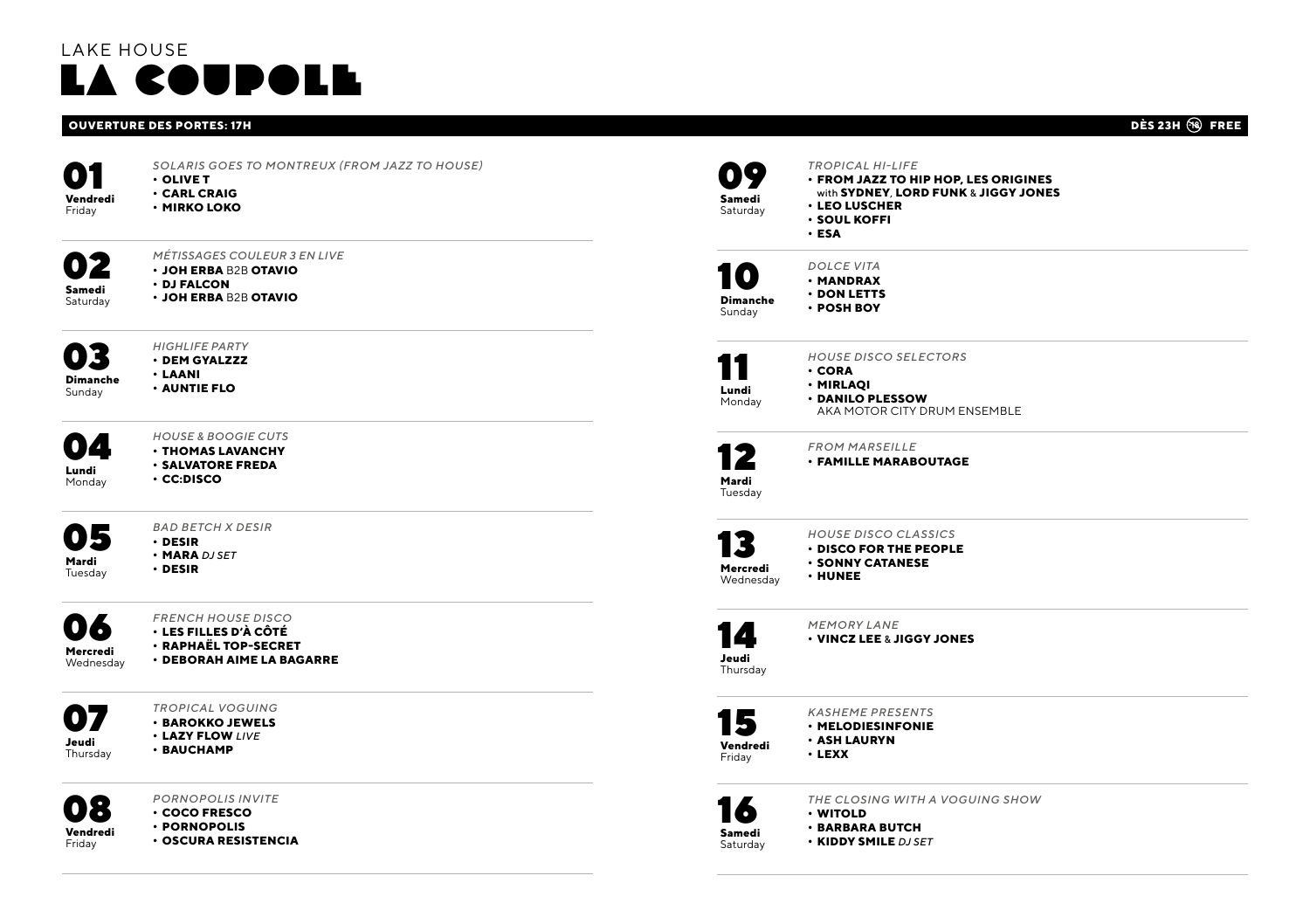## LAKE HOUSE l**l cin**éi

### **OUVERTURE DES PORTES: 17H DÈS 23H FREE**

#### *BOWIE SPECIAL*

- **• THE MAN WHO FELL TO EARTH 1976** by **N. ROEG** Beatrice Venturini (Holy Groove)
- **• PATTI SMITH 2016** Michaela Maiterth (MJF)
- **• ZIGGY STARDUST AND THE SPIDERS FROM MARS 1973**
- by **D. PENNEBAKER** Beatrice Venturini (Holy Groove)
- **• IGGY POP 2018** Leyla Genç (Grand Théâtre de Genève)
- **• ÓLAFUR ARNALDS 2018** Stéphanie-Aloysia Moretti (MJAF&MJAF)

#### *NICK CAVE SPECIAL*

02**Samedi**  Saturday

01 **Vendredi** Friday

- **• THE ROAD TO GOD KNOWS WHERE 1990** by **U. SCHUPPEL** Stefano Knuchel (Locarno Film Festival)
- **• 20'000 DAYS ON EARTH 2014** by **J. POLLARD & I. FORSYTH** Stefano Knuchel (Locarno Film Festival)
- **• GEORGE BENSON 2017** Michaela Maiterth (MJF)
- **• WINGS OF DESIRE 1987** by **WIM WENDERS** Antoine Duplan
- **• KASABIAN 2017** Florian Chopard (MJF)

### **• DANCER IN THE DARK - 2000** by **LARS VON TRIER** Antoine Duplan

- **• GILBERTO GIL 2018** Dominique Dreyfus (Libération)
- 03 **Dimanche • CHRISTIAN SCOTT - 2016** Julie Henoch (City Club, Pully & N/O/D/E)
	- **• PAOLO NUTINI 2015** Virginie Nussbaum (Le Temps)
	- **• MAC MILLER- 2014** Alexandre Baronciani & Xavier Vauthey (MJF)
- **04** 
	- **• SANTANA 2015** Ariane Mérat **• ROBERT PLANT & THE SENSATIONAL SPACE SHIFTERS - 2014** John Axelrod
	- **• MUSIQUE DU FUTUR** by **ALEXIS AMITIRIGALA** Play Suisse
	- **• PABLO INFERNAL** by **NICK RUSCONI** Play Suisse
	- **• WOODKID & FRIENDS 2016** Charlotte Kalbfuss (MJF)
- 05 **Mardi**  Tuesday

Monday

Sunday

- **• "LE CONCERT": LE TERRITOIRE COMMUN ENTRE ART VISUEL & ART SONORE** Présentation autour du pavillon suisse à la Biennale de Venise 2022 by **LATIFA ECHAKHCH**
- **• MUSE 2016** Aurelia Jaquier (TAKK)
- **• MILES DAVIS: BIRTH OF THE COOL 2019** by **S. NELSON** Geoff Kempin (Mercury Studio)
- **• VINTAGE TROUBLE 2017** Marc Ismaïl
- **• ÁSGEIR 2016** Charlotte Kalbfuss (MJF)



- **• UNE BRÈVE HISTOIRE DU CLIP** by **EMMANUELLE ANTILLE • M - LAMOMALI - 2017** Thierry Savary (Radio Fribourg)
- **• ELLA FITZGERALD: JUST ONE OF THOSE THINGS 2019** by **L. WOOLHEAD** Geoff Kempin (Mercury Studio)
	- **• COUNT BASIE: THROUGH HIS OWN EYES 2018** by **J. MARRE** Geoff Kempin (Mercury Studio)
	- **• TOTO 2015** Bertrand Holassian (MJF)



- **• TIGRAN HAMASAYAN QUINTET 2014** Stéphanie-Aloysia Moretti (MJAF&MJAF) **• CARL CRAIG SYNTHESIZER ENSEMBLE - 2018**  Stéphanie-Aloysia Moretti (MJAF&MJAF)
- **• BALKAN MELODY** by **STEFAN SCHWIETERT** Play Suisse
- **• ACCORDION TRIBE** by **STEFAN SCHWIETERT** Play Suisse
- **• THE LUMINEERS 2017** Caroline Lüthi (MJF)

| lendredi |
|----------|
|          |

09**Samedi**  Saturday

10 **Dimanche** Sunday

11 **Lundi Monday** 

Tuesday

13 **Mercredi** 

14**Jeudi Thursday** 

15 **Vendredi**  Friday

**• JON BATISTE - 2013** Patrice Blanc-Francard **• THEY ALL CAME OUT TO MONTREUX, I, II & III** by **OLIVER MURRAY • MGMT - 2014** Carolina Chiarotti (MJF) **• SMARTPHONES AS MUSICAL INSTRUMENTS**  Frederic Bevilacqua (IRCAM) & Christophe Fellay (EDHEA) **• DIANA ROSS AU CINÉMA** Stéphane Gobbo (Le Temps) **• VOX HUMANA** by **BERNARD WEBER** Play Suisse **• UNE CHANSON POUR SHANGHAI** by **BERNARD WEBER** Play Suisse **• DIE ANTWOORD - 2015** Carolina Chiarotti (MJF) **• ARCHIVES, A MATERIAL FOR EMOTIONS?**  Alain Dufaux (EPFL), Christophe Fellay (EDHEA) & Didier Grandjean (UNIGE) **• NEW BLUES PAR MILES DAVIS À MONTREUX** Charlotte Graber (EPFL) & Julien Boss (HEMU) **• TWO SEVENS CLASH** by **DON LETTS** Don Letts **• TINGUELY** by **THOMAS THUMENA** Play Suisse **• LIONEL RICHIE - 2015** Irene Mokveld (MJF)

- **• SONORISATION & TECHNOLOGIE AU MJF** José Gaudin (Meyer Sound) **• MO'BETTER BLUES - 1990** by **SPIKE LEE** Mohamed Mahmoud Mohamedou & Davide Rodogno (Graduate Institute) **• KABOUL SONG** by **LISBETH KOUTCHOUMOFF** & **WOLGRAND RIBEIRO** Play Suisse
- **• SNARKY PUPPY 2019** Carine Zuber (Suisse Diagonales Jazz)
	- **• NEIL YOUNG 2016** Steve Riesen (MJF)

# 12 **Mardi**

**• SEU JORGE - 2018** Yann Zitouni (Couleur 3) **• SLY & ROBBIE WITH NILS PETTER MOLVAER - 2015**  Carine Zuber (Suisse Diagonales Jazz) **• QUINCY** Adam Fell (Quincy Jones Productions) **• TOM JONES - 2016** Marc Ismaïl **• LENNY KRAVITZ - 2015** Alexia Cornet (MJF) Wednesday **• MONTREUX: LE PATRIMOINE MATÉRIEL D'UN ART IMMATÉRIEL**  Constance Frei (UNIL) & Alain Dufaux (EPFL) **• STEP ACROSS THE BORDER** by **NICOLAS HUMBERT** & **WERNER PENZEL** Play Suisse **• BROTHER YUSSEF** by **NICOLAS HUMBERT** & **WERNER PENZEL** Play Suisse **• CHARLES BRADLEY - 2017** Marc Ismaïl **• RITA ORA - 2019** Anne Hartmann (MJF) **• IBRAHIM MAALOUF - 2021** Jean-Luc Cronel (TV5Monde) **• IMAGINE MUSIC HAS DISAPPEARED** by **STEFAN SCHWIETERT** Play Suisse **• HEIMATLKLANGE** by **STEFAN SCHWIETERT** Play Suisse **• LEONARD COHEN - 2013** Salomé Houllier Binder (EPFL) **• TOM MISCH - 2019** Rémi Bruggmann (MJF) **• ASAF AVIDAN - 2015** Asaf Avidan **• GIRLS IN HAWAI - 2013** Fabrice Bernard (Headstrong) **• BLUE NOTE RECORDS: AU-DELÀ DES NOTES** by **SOPHIE HUBER** Play Suisse **• PERFORMANCE SONORE: MURMURES** Laura Morier-Genoud (EDHEA) **• THE WAR ON DRUGS - 2015** Steve Riesen (MJF) **• ROBERT GLASPER - 2018** Jean-Marc Alder, Christian Halbritter & Antoine Massot (Live in Vevey)



- **• WYCLEF JEAN 2013** Cyril Jost **• STROBE CLUB: UNE HISTOIRE STUPÉFIANTE DES MUSIQUES**
- **ÉLECTRONIQUES** Lucien Delley (EPFL)
	- **• AIR 2016** Isabelle Shibo Tschäppeler (Moods Club)
	- **• NILS FRAHM 2015** Eduardo Mendez (MJF)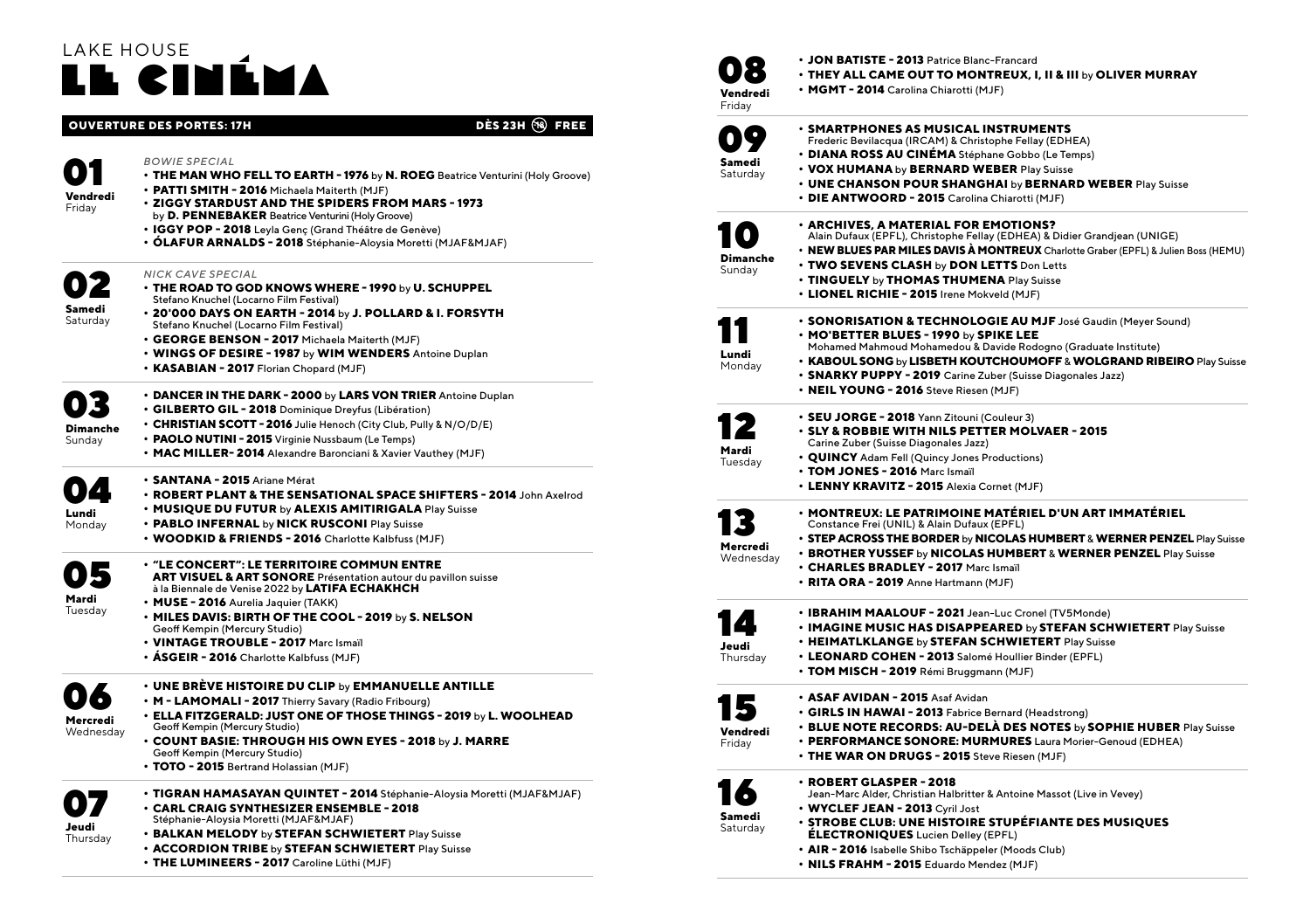## LAKE HOUSE la bibliothèque

|                       | <b>DES 23H (18)</b><br><b>OUVERTURE DES PORTES: 17H</b><br>FREE                                                                                                                                                                                                                                                                                                                                                                                                                                                                     | San<br>Satı |
|-----------------------|-------------------------------------------------------------------------------------------------------------------------------------------------------------------------------------------------------------------------------------------------------------------------------------------------------------------------------------------------------------------------------------------------------------------------------------------------------------------------------------------------------------------------------------|-------------|
| Vendredi<br>Friday    | · BOWIE, PHILOSOPHIE INTIME, & BOWIE, LES LIVRES QUI<br><b>ONT CHANGÉ SA VIE</b> Beatrice Venturini (Holy Groove)<br>• DE A-HA À DIANA ROSS, VERTIGO À MONTREUX<br>Pierre-Do Bourgknecht & Pierre-Philippe Cadert (RTS)<br>• MONTREUX-DETROIT INTERNATIONAL JAZZ FESTIVAL - 1981 Carl Craig<br>• BUDDY GUY & JUNIOR WELLS - 1978 Julie Henoch (City Club Pully, N/O/D/E)<br>. MARIANNE FAITHFULL Mathieu Jaton (MJF)                                                                                                                |             |
| Samedi<br>Saturday    | • ASTOR PIAZZOLLA & GARY BURTON - 1989 Aviel Cahn (Grand Théâtre, Genève)<br>$\cdot$ ET L'ÂNE VIT L'ANGE ET AUTRES ÉCRITS DE NICK CAVE Luca Moreno<br>• EL CAMARÓN DE LA ISLA & TOMATITO - 1991 Louis Matute<br>. MORT DE BUNNY MUNRO by NICK CAVE Yann Riou<br>• DOLLAR BRAND - 1980 Michaela Maiterth (MJF)                                                                                                                                                                                                                       | Din<br>Sun  |
| Dimanche<br>Sunday    | • LOCKDOWN FM by GILLES PETERSON (BBC Radio 6 - Worldwide)<br>• MUSIC & CINEMA by STEFANO KNUCHEL (Locarno Film Festival)<br>• JOÃO GILBERTO - 1987 Dominique Dreyfus (Libération)<br>• JOÃO GILBERTO - 1987 Susanne Abbuehl (Basel University of the Arts)<br>· JOE PASS - 1977 Eduardo Mendez (MJF)                                                                                                                                                                                                                               | Lur<br>Mo   |
| Lundi<br>Monday       | . MUSIC IS MY MISTRESS by DUKE ELLINGTON Pierre-Philippe Cadert (RTS)<br>• BAD BONN SONG BOOK Daniel Fontana (Bad Bonn & Kilbi)<br><b>· LE PATRIMOINE PHOTOGRAPHIQUE DU MONTREUX JAZZ FESTIVAL</b><br><b>SELON YANN ZITOUNI (Couleur 3)</b><br>• MARLENA SHAW - 1974 Beatrice Venturini (Holy Groove)<br>· JETHRO TULL - 2003 Stéphanie-Aloysia Moretti (MJAF&MJAF)                                                                                                                                                                 | Ma<br>Tue   |
| Mardi<br>Tuesday      | • NEIL YOUNG, UNE AUTOBIOGRAPHIE Pierre-Philippe Cadert (RTS)<br>• LE LIVRE DU DÉSIR ET AUTRES ÉCRITS DE LEONARD COHEN<br>Elise David (Le Prix Européen de l'Essai)<br>• MICHEL PETRUCCIANI, POWER OF THREE - 1987 Ariane Mérat<br><b>• SAM RIVERS. STREAMS - 1973 &amp; YOSUKE YAMASHITA TRIO MONTREUX</b><br>AFTERGLOW - 1976 Luc Meier (La Becque, Artist Residency)<br>• ART BLAKEY & THE JAZZ MESSENGERS - 1981 Bertrand Holassian (MJF)                                                                                       | Me<br>We    |
| Mercredi<br>Wednesday | • LE SON SUISSE by JOSEPH TARRADELLAS Joseph Tarradellas (EPFL)<br>. MONTREUX JAZZ MEMORIES Florence Graezer Bideau & Alain Dufaux (EPFL)<br>• THE FLAME by LEONARD COHEN Salomé Houllier Binder (EPFL)<br>• MONTREUX JAZZ FESTIVAL 2066 Lucien Delley (EPFL)<br>• ETTA JAMES - 1975 Beatrice Venturini (Holy Groove)                                                                                                                                                                                                               | Jeu<br>Thu  |
| Jeudi<br>Thursday     | • GAMMES ET MODES MUSICAUX SUR LE CLAVIER by PIERRE AUDÉTAT<br>· EXPOSER LA MUSIQUE, LES NOUVEAUX DÉFIS DES MUSÉES<br>by ERIC DE VISSCHER (V&A, Victoria and Albert Museum)<br>. AL JARREAU - 1993 Thierry Savary (Radio Fribourg)<br>• BILL EVANS - 1968 Pierre Audétat<br>• ROY AYERS - 1972 Jean-Marc Alder, Christian Halbritter & Antoine Massot (Live in Vevey)                                                                                                                                                               | Ver<br>Fric |
| Vendredi<br>Friday    | <b>• BRINGING BRAZIL TO MONTREUX AND TAKING MONTREUX TO BRAZIL</b><br>by MARCO MAZZOLA (Rio Montreux Jazz Festival)<br>• COMPARED TO WHAT, EDDIE HARRIS & LES MACCANN - 1969 Patrice Blanc-Francard<br>. MASTERING THE MONTREUX YEARS RECORDINGS Fraser Kennedy<br>(Series Producer), Tony Cousins (Audio Mastering Engineer), Spencer Chrislu<br>(Director of Content Services, MQA.), moderator Pierre-Philippe Cadert (RTS)<br>• VELOSO, BOSCO, MATOGROSSO - 1983 Nancy Ypsilantis (RTS)<br>• IRAKERE - 1980 Mathieu Jaton (MJF) | San<br>Satı |

| Samedi<br>Saturday     | • ROCK MY SOUL by PATRICE BLANC FRANCARD Patrice Blanc Francard (Calmann-Levy)<br>• MONTREUX - ATLANTA: A LONG HISTORY<br>by CAMILLE LOVE (Bureau of Cultural Affairs, City of Atlanta)<br>· RELEASING & MARKETING THE MONTREUX YEARS RECORDINGS<br>Fraser Kennedy (Series Producer), Dan Baxter (SVP UK Catalogue Recordings),<br>Lisa McErlain (Label Manager BMG) & Nick Bonard (Montreux Years Label),<br>moderator Pierre-Philippe Cadert (RTS)<br>• ELIS REGINA - 1982 Marco Mazzola (Rio Montreux Jazz Festival)<br>• STEVIE RAY VAUGHAN & DAVID BOWIE Nancy Ypsilantis (RTS) |
|------------------------|--------------------------------------------------------------------------------------------------------------------------------------------------------------------------------------------------------------------------------------------------------------------------------------------------------------------------------------------------------------------------------------------------------------------------------------------------------------------------------------------------------------------------------------------------------------------------------------|
| Dimanche<br>Sunday     | <b>. THERE AND BLACK AGAIN Don Letts</b><br>. JAZZ OR NOT JAZZ? Emile Londonien & Shems Bendali,<br>moderator Marc Maret (Rolling Stone Magazine)<br>• GARY MOORE - 1995 Xavier Oberson (MJF&MJAF)<br>. FLORA PURIM - 1978 Laurence Desarzens (Prix suisse de la musique)<br>• PACO DE LUCIA & JOHN MCLAUGHLIN - 1987 Viviane Rychner Raouf (MJF&MJAF)                                                                                                                                                                                                                               |
| Lundi<br>Monday        | • MUSIC, RACISM, HISTORY AND THE STRUGGLE FOR RIGHTS by MOHAMED<br>MAHMOUD MOHAMEDOU & DAVIDE RODOGNO (Graduate Institute)<br>• BOVARD, BOURQUIN, FRANCIOLI & CLERC - 1987 Carine Zuber (Suisse Diagonales Jazz)<br>• MARVIN GAYE - 1980 Stéphane Gobbo (Le Temps)<br>• MCCOY TYNER - 1973 Bertrand Holassian (MJF)<br>• THE CHARLES LLOYD QUARTET - 1967 Stéphanie-Aloysia Moretti (MJAF&MJAF)                                                                                                                                                                                      |
| Mardi<br>Tuesday       | • JOHN MCLAUGHLIN presents his Montreux Years Vinyl<br>. HOW WEB3 & NFT CAN HELP MUSICIANS Adam Fell (president Quincy Jones<br>Productions) & Josh James (co Founder & COO One Of)<br>• SONNY ROLLINS - 1974 Wendy Oxenhorn (MJAF)<br>· DENNIS BROWN - 1979 Marc Ismaïl<br>· BUDDY GUY: JUNIOR WELLS: BILL WYMAN<br>DRINKIN' TNT 'N' SMOKIN' DYNAMITE - 1974 Steve Riesen (MJF)                                                                                                                                                                                                     |
| Mercredi<br>Wednesday  | . KIDS: LOUISE ET ANNE VONT EN LOUISIANE by CYRIL YETERIAN<br>Cyril Yeterian (Bongo Joe)<br>. DAVID BOWIE, LECTOR IN FABULA by YANN COURTIAU Yann Courtiau<br>· GARY BARTZ NTU TROOP - 1973 Truckthomas<br>. OLIVER NELSON, SWISS SUITE - 1973 Harun Izer (Istanbul Jazz Festival)<br>. STEVIE RAY VAUGHAN & DOUBLE TROUBLE - 1986 Mathieu Jaton (MJF)                                                                                                                                                                                                                               |
| 4<br>Jeudi<br>Thursday | $\cdot$ 12 NOTES; ON LIFE AND CREATIVITY by QUINCY JONES<br>Adam Fell (Quincy Jones Productions)<br>• NINA SIMONE - 1968 Jean-Luc Cronel (TV5Monde)<br>. MILES DAVIS & QUINCY JONES - 1991 Michaela Maiterth (MJF)<br>• SADAO WATANABE - 1971 & 1975 Junichi Harada (Montreux Jazz Festival Japan)<br>• ZEAL AND ARDOR - 2018 Rémi Bruggmann (MJF)                                                                                                                                                                                                                                   |
| Vendredi<br>Friday     | • THEM OR US by FRANK ZAPPA & OU'EST-CE OUE LA MUSIOUE?<br>by DAVID BYRNE Guy Darol & Claire Martinet (Philharmonie de Paris)<br>. NINA SIMONE - 1968 Pascal Hufschmidt (Musée International de la Croix Rouge)<br>• MARVIN GAYE - 1980 Yves Bigot (TV5Monde)<br>• RANDY WESTON CARNIVAL - 1974 Benjamin Tanguy (Jazz à Vienne)<br>. THE SUN RA ARKESTRA - 1978 Michaela Maiterth (MJF)                                                                                                                                                                                              |
| Samedi<br>Saturday     | · SUPERSONIQUES: MOONDOG & GLENN GOULD<br>Guy Darol & Sabrina Valy (Philharmonie de Paris)<br>. LIFE by KEITH RICHARDS Pierre-Philippe Cadert (RTS) & Michaela Maiterth (MJF)<br>• MICHEL PETRUCCIANI, POWER OF THREE - 1986 Ariane Mérat<br>• DR JOHN - 1995 Gilles Dupuis (Jazz Onze+)<br>· ANNA VON HAUSSWOLFF - 2018 Stéphanie-Aloysia Moretti (MJAF&MJAF)                                                                                                                                                                                                                       |